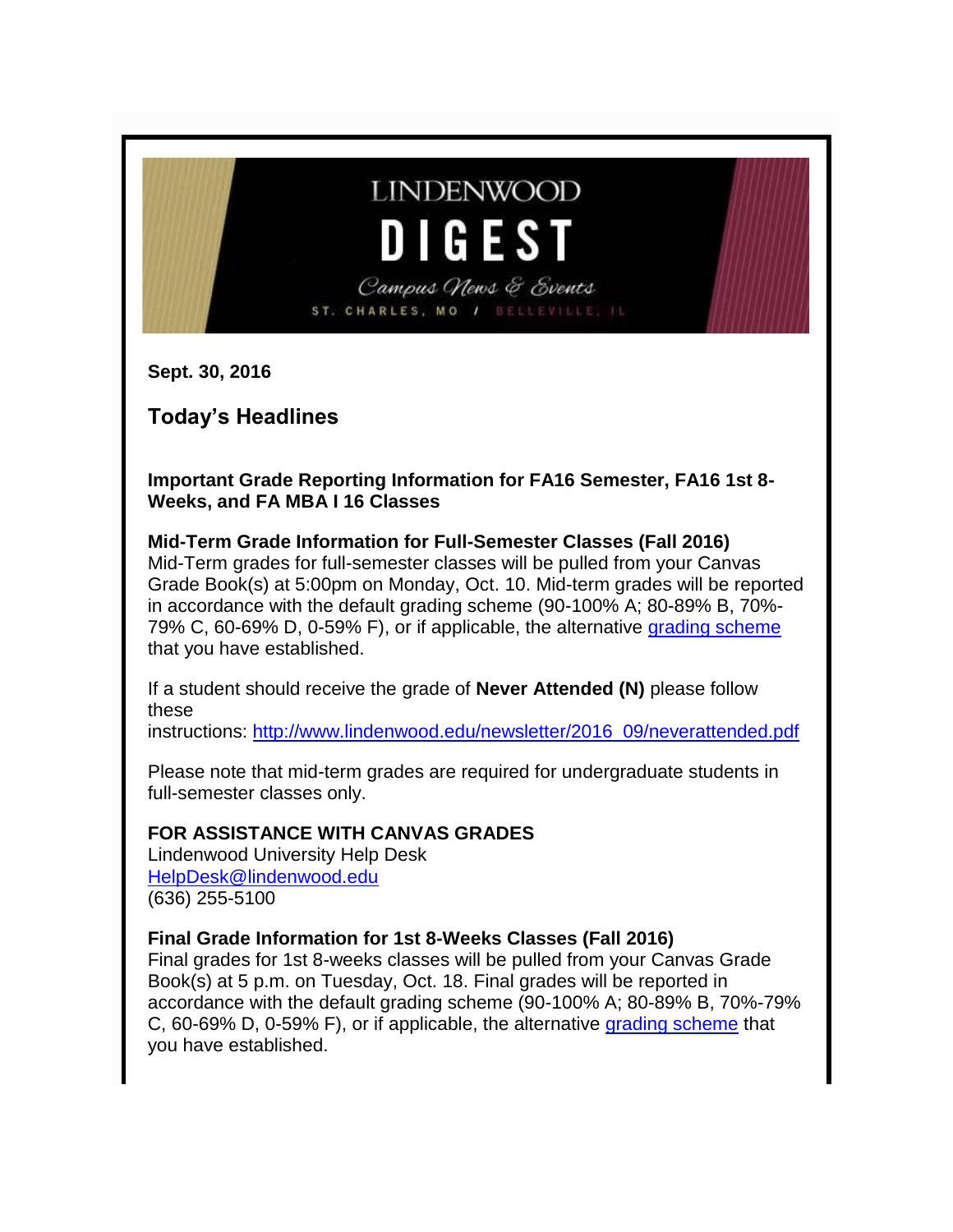If a student should receive the grade of **Never Attended (N)**, **Incomplete (I)**, or **Attendance Failure (AF), Honors A (AH), or Honors B (BH)** please follow [these instructions.](http://felix.lindenwood.edu/newsletter/2016_09/assigning_special_grades_in_canvas.pdf)

Please note that [honors](http://www.lindenwood.edu/academics/undergraduate/honors-college/) grades (AH, BH) are applicable to undergraduate students only.

#### **FOR ASSISTANCE WITH CANVAS GRADES**

Lindenwood University Help Desk [HelpDesk@lindenwood.edu](mailto:HelpDesk@lindenwood.edu) (636) 255-5100

#### **Final Grade Information for FA MBA I 16 Classes**

Final grades for FA MBA I classes will be pulled from your Canvas Grade Book(s) at 5 p.m. on Monday, Oct.10. Final grades will be reported in accordance with the default grading scheme (90-100% A; 80-89% B, 70%-79% C, 60-69% D, 0-59% F), or if applicable, the alternative [grading scheme](https://community.canvaslms.com/docs/DOC-2924) that you have established.

If a student should receive the grade of **Never Attended (N)**, **Incomplete (I)**, or Attendance Failure (AF) please follow [these instructions.](http://felix.lindenwood.edu/newsletter/2016_09/assigning_special_grades_in_canvas.pdf)

#### **FOR ASSISTANCE WITH CANVAS GRADES**

Lindenwood University Help Desk [HelpDesk@lindenwood.edu](mailto:HelpDesk@lindenwood.edu) (636) 255-5100

**Introducing the New Lindenwood University Rewards Visa®**



As a valued Lindenwood alum, parent or friend, we are excited to offer you the Lindenwood Rewards Visa® credit card. The only credit card that helps support Lindenwood University with every purchase! Make your first purchase with your new Lindenwood Rewards Visa® credit card and Commerce Bank will contribute

\$35 to Lindenwood<sup>1</sup>. Continue to use your card everywhere Visa is accepted and Commerce will contribute a percentage of all Net Merchandise Purchases<sup>2</sup> to the University.

Apply today and start enjoying these great cardholder benefits: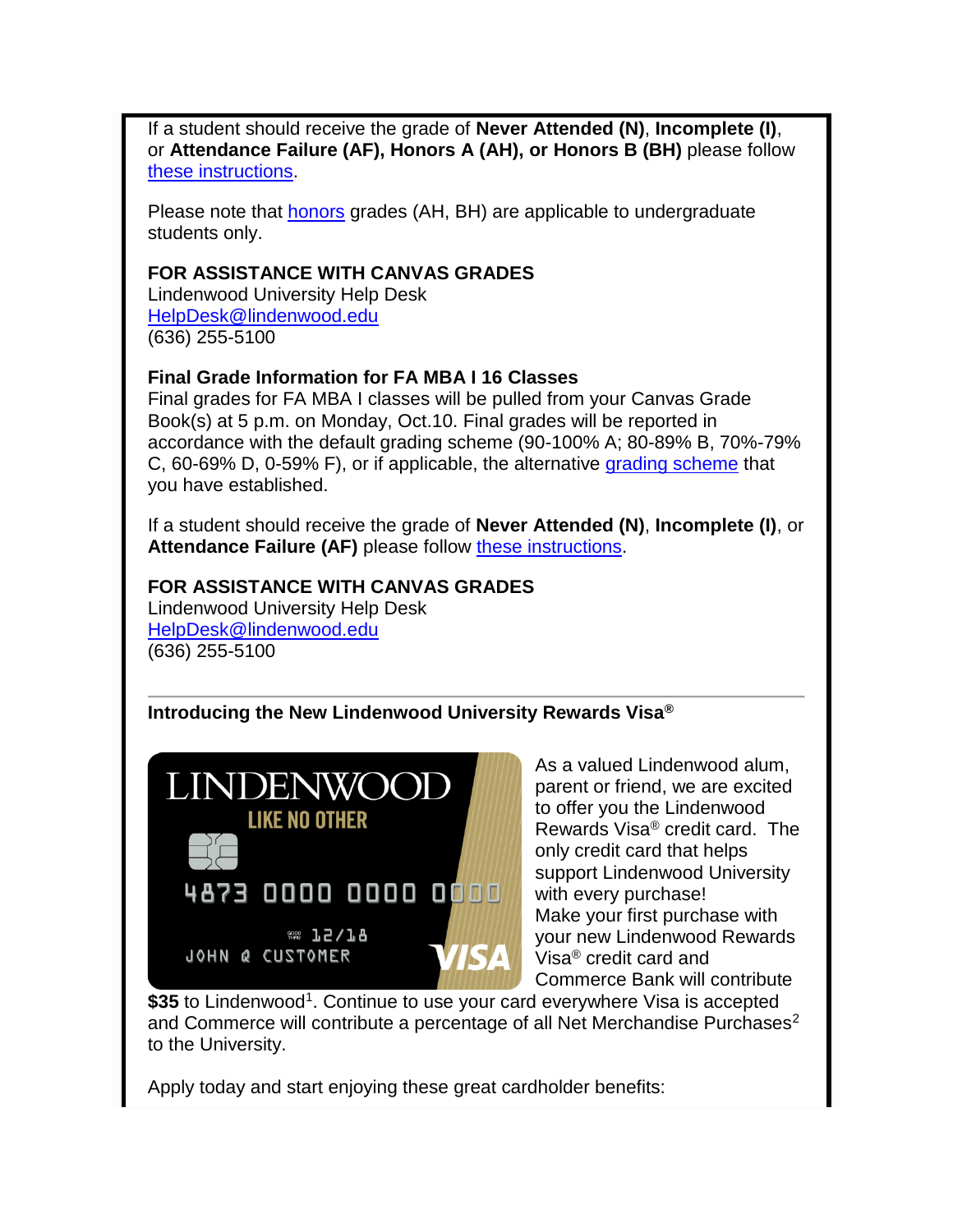#### **Earn Unlimited 1% Cash Back<sup>3</sup> !**

- **Earn 2% & 3% Cash Back<sup>3</sup> for purchases in select categories<sup>4</sup>**
- No Annual Fee!
- Low introductory rate
- View your FICO<sup>®</sup> Score for free on your monthly credit card statement<sup>5</sup>

Learn more by visiting [www.commercebank.com/lindenwood](http://www.commercebank.com/lindenwood)

#### Disclosures:

- 1) Within 90 days following the account opening of your new Lindenwood Alumni Rewards Visa® credit card, approved applicants must use the card to make a purchase, balance transfer, or cash advance for Commerce to contribute \$35 to the Lindenwood University.
- 2) For every \$100 in Net Merchandise Purchases made with this credit card, Commerce will contribute \$0.25 to the Lindenwood University. "Net Merchandise Purchases" means purchases of merchandise or services on the Account, less any returned merchandise credits or service credits posted to the Account. Net Merchandise Purchases does not include Cash Advances, Balance or associated fees, money transfers or other fees, gaming chips, or fees or premiums for coverage or insurance to protect the balances of an Account holder's Account. Questions concerning eligible transactions and what constitutes Net Merchandise Purchases will be determined in the sole discretion of Commerce.
- 3) A Cash Back redemption is applied as a statement credit. The statement credit will reduce your balance, but you are still required to make at least your minimum payment. Values for non-cash back redemption items such as merchandise, gift cards, and travel may vary.
- 4) Merchants self-select the category in which they would like their transaction items to be listed. Please note some merchants may be owned by other companies, therefore transactions may not be counted in the expected category. A maximum of 2,500 bonus points will be awarded per quarter, per rewards account.
- 5) FICO is a registered trademark of Fair Isaac Corporation in the United States and other countries.

#### **Participants, Convertibles and Drivers Needed for 2016 Homecoming Parade (STC)**

The Homecoming Committee is seeking groups to participate in the Homecoming Parade taking place on Saturday, Oct. 22, from 10:30 - 11:30 a.m. We are looking for local schools, marching bands, dance teams, Boy Scouts/Girls Scouts, and civic organizations. If you know of any of these groups that would like to participate, please contact Nikki Cornwell at [ncornwell@lindenwood.edu](mailto:ncornwell@lindenwood.edu) for more information.

The Homecoming Committee is also in need of convertibles and drivers for the Homecoming Parade. Please contact Nikki Cornwell at [ncornwell@lindenwood.edu](mailto:ncornwell@lindenwood.edu) if you are available to provide a car, driver, or both. Thanks so much in advance for your help with this important event!

#### **LindenWell Speaker Series Event Change! (STC)**

Please be advised that our financial wellness speaker series event has changed to Tuesday, October 11<sup>th</sup> and Thursday, October 13<sup>th</sup> from 11 – 12 in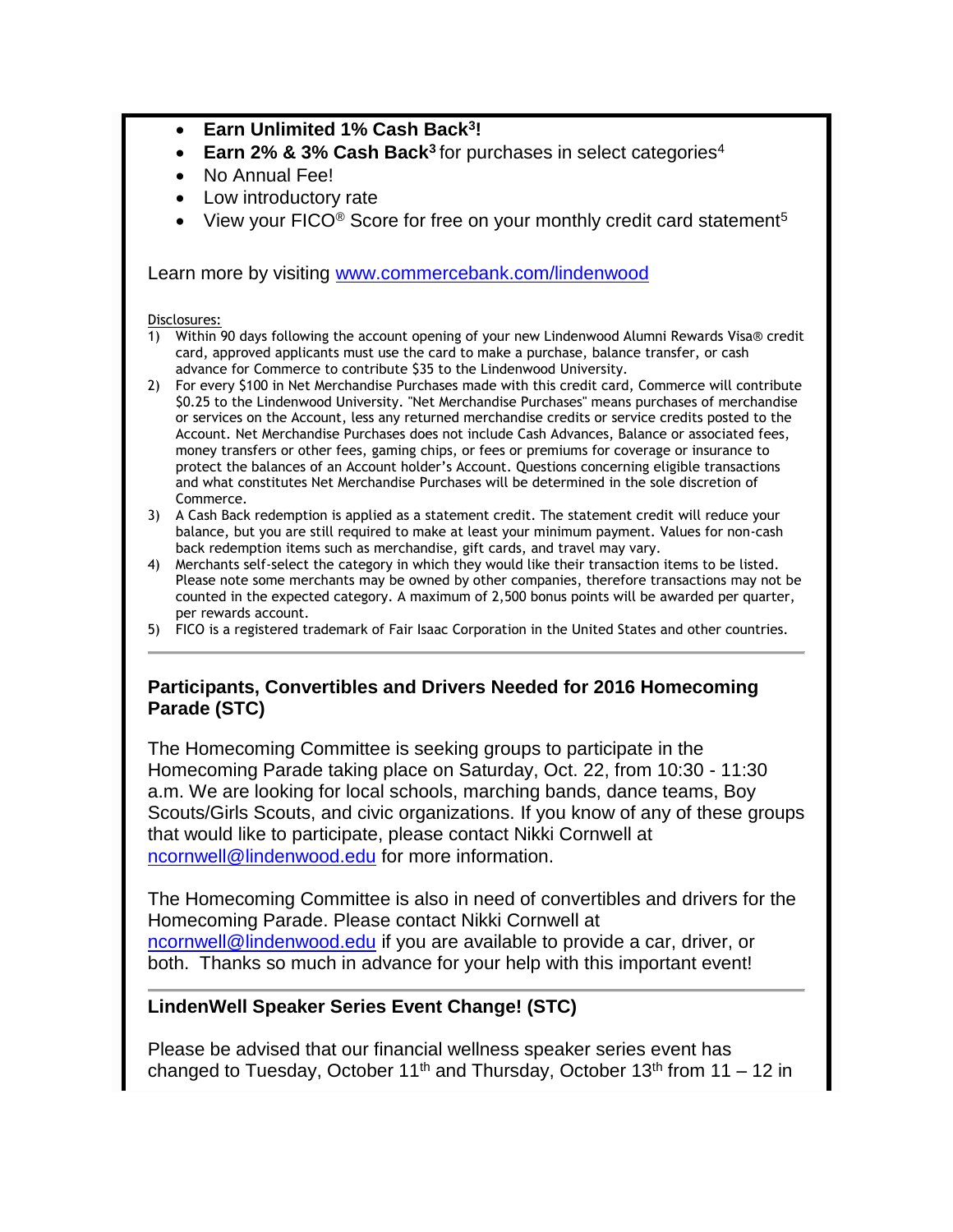the Hyland VIP Room. For additional information please click on [the flyer](http://felix.lindenwood.edu/newsletter/2016_09/retirement.pdf) or contact Candace Terry.

#### **Parking Permit Reminder (STC)**

It only takes 2 minutes and its only \$2! Did you know that every vehicle on campus must display a valid parking permit? It's true! It only takes two minutes to fill out the card, and the parking tag is only \$2! You can purchase a parking tag in one of three locations on campus: Residential Life office- 3<sup>rd</sup> floor Evans Commons, Student Development Office- 4<sup>th</sup> floor Spellmann Center and the Security Office- 110 South Kingshighway, next to Jimmy Johns.

#### **Full Faculty Meeting Oct. 5 (STC)**

There will be a full faculty meeting Oct. 5, 2016 at 3 p.m. in the AB Leadership Room in Spellman. Please see the [agenda.](http://felix.lindenwood.edu/newsletter/2016_09/faculty_agenda.pdf)

#### **Lindenwood Web Content Team Has Presence in Belleville (BV)**

Do you have a news item or information about an event you'd like to share on the Lindenwood University website?

Scott Wuerz from the Marketing and Communications department web team is now working on the Belleville campus on Tuesdays and Fridays and is looking for tips and ideas.

He can be found in Old Main Hall 222 or by phone at (618) 239-6087. Submissions for the website should be emailed to [webcontent@lindenwood.edu.](mailto:webcontent@lindenwood.edu)

#### **Field Hockey and Women's Soccer Home This Weekend for Two Games Each**

The Lindenwood field hockey and women's soccer teams are both off to good starts to their 2016 seasons. The field hockey team is 5-1 on the year, while women's soccer is 4-2-1. Both programs will have a pair of games at Hunter Stadium this weekend.

On Friday, the field hockey team will face Belmont Abbey at 5 p.m., followed by a 7:30 women's soccer contest against Fort Hays State. The field hockey team already has a 4-0 win over Belmont Abbey earlier this season, while the women's soccer team will look to move to 2-0 in conference play against the Tigers.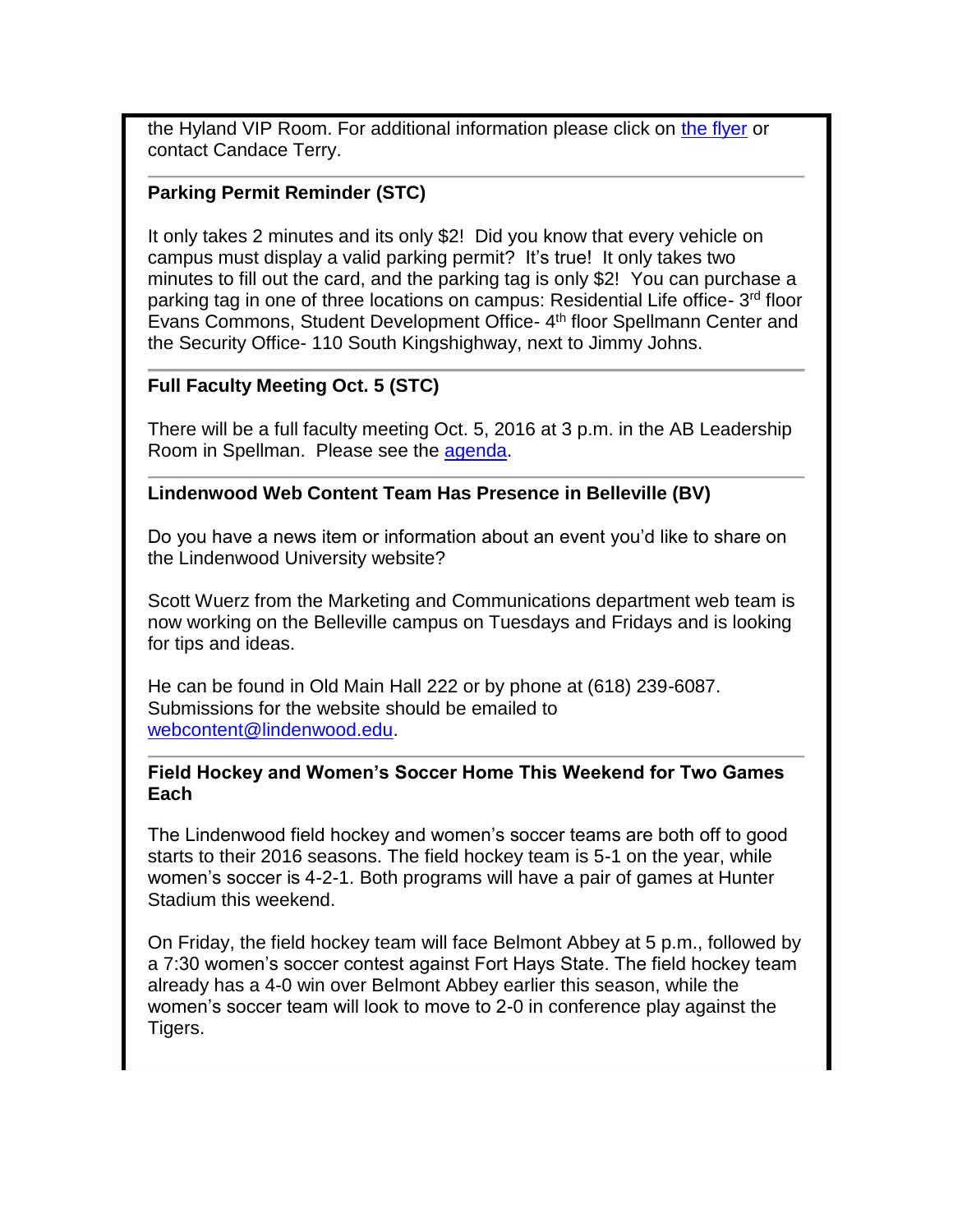On Sunday, field hockey has an 11 a.m. showdown with Limestone, the defending ECAC Champions. After that game, at 1:30 p.m., the women's soccer team will face off against Nebraska-Kearney.

Admission to all four contests is free for all Lindenwood faculty and staff.

#### **Lindenwood University-Belleville to Host Urban Warrior Games (BV)**

Lindenwood University-Belleville will host Urban Warrior Games from 8 a.m. to 5 p.m. Saturday, Nov. 5, from on campus, 2600 W. Main Street, Belleville.

This event is a day-long competition where teams consisting of 8 to 10 players compete in flag football, kickball, dodge ball, soccer, and volleyball. Teams will go toe-to-toe for 10, 30-minute games with each team playing two games of each sport against an opposing team.

This event is open to students, faculty, staff, and the members of the public who are 18 and older. Teams must be co-ed, with a 60/40 split between males and females.

The cost per player is \$20; current college students with a valid college ID will receive a discounted rate.

Teams register in advance online at [www.urbanwarriorgames.com,](http://www.urbanwarriorgames.com/) and sign-in for the games opens at 6:30 a.m. the day of the event with competitions beginning at 8 a.m. Teams must provide their own shirts, with approval from competition organizers so that no two teams have the same color shirts. All equipment will be provided, and food will be available to purchase during the lunch break.

For more information, contact event organizer Ted Burden at (618) 671-6162 or [TBurden@lindenwood.edu.](mailto:TBurden@lindenwood.edu)

#### **October Boot Camp Challenge Opportunity! (STC)**

Need extra motivation to get to the gym? Perhaps you were waitlisted for the athletic training program this semester? Could it be possible that you prefer to not work out on campus with your students (this is perfectly okay!)? Or how would you like to go into the holiday season looking and feeling amazing? Lindenwood University employees are being offered a discount for the October Boot Camp Challenge Series! Please click on the [flyer link](http://felix.lindenwood.edu/newsletter/2016_09/bcc_oct.pdf) for participation details.

**Doctoral Dissertation Defenses (STC)**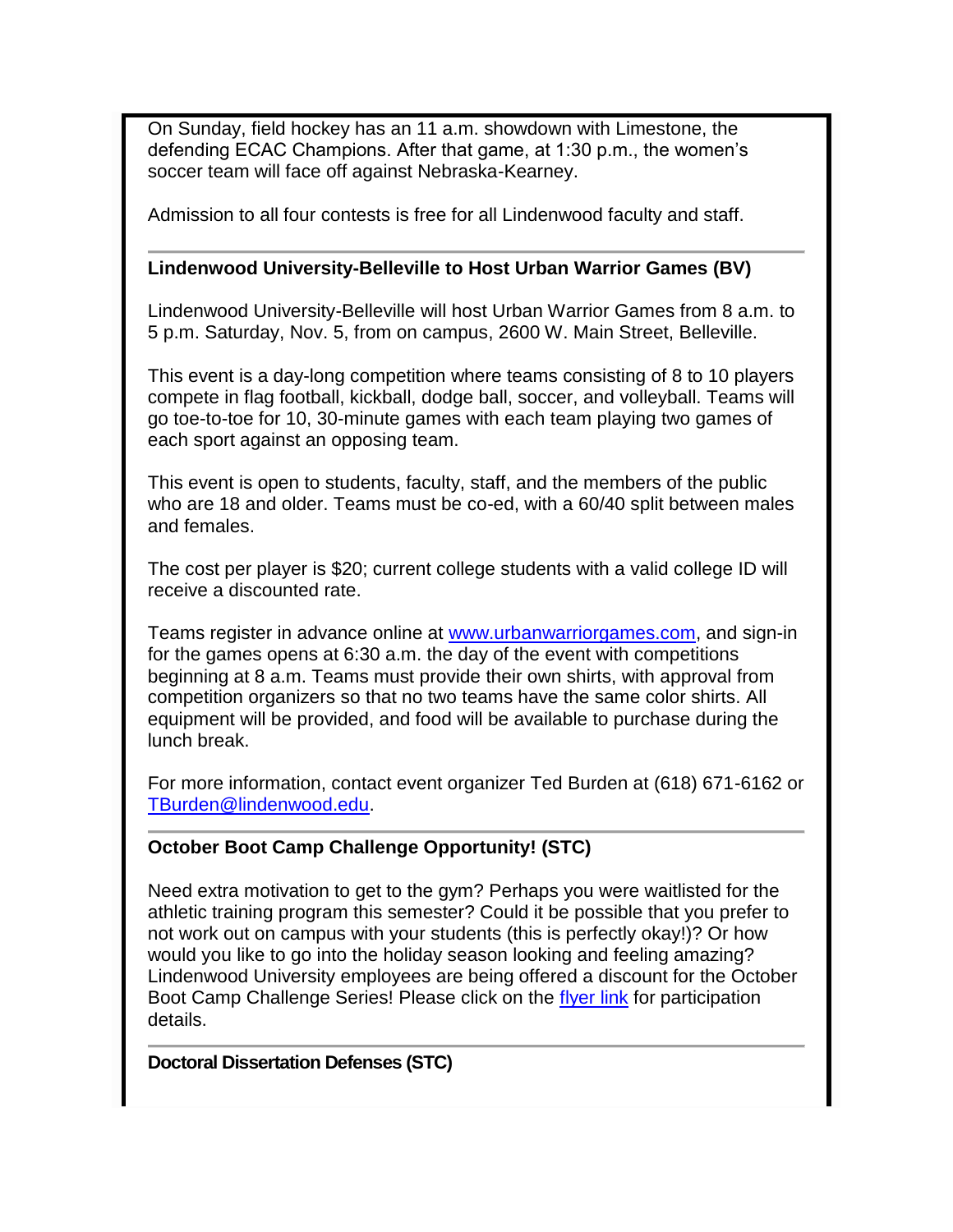### **Doctoral Candidate: Dustin Stockmann**

Chairperson: Dr. John D. Long

Title: "Action Research Using Entomological Research to Promote Hands-On Science Inquiry in a High-Poverty, Midwest Urban High School"

Date: Friday October 14, 2016 Time: 9 a.m. Place: Roemer 201

#### **Doctoral Candidate: Beth Ann Rapoff**

Chairperson: Dr. Graham Weir

Title: "The Evolution of a High-Achieving School: Working to Create a Cultural Shift Through a Schedule Change, Interventions, and Imbedded Collaboration to Afford the Best Opportunities for All Students"

Date: Friday October 21, 2016 Time: 9 a.m. Place: Roemer 201

#### **IT Announcement – CAMS Upgrade (BOTH)**

Sunday, Oct. 2, 2016 7 a.m. – 6 p.m.

On Sunday, Oct. 2, 2016, Lindenwood IT will be performing an update to our CAMS Enterprise system. During the outage, CAMS Enterprise, the application, student and faculty/staff portals will be inaccessible. Access to all other IT services, including the website, network, wifi, Blackboard, Canvas and email will be unaffected by this outage. The update will be completed by 6 p.m. Sunday, October 2.

Questions or Assistance?

If you have any questions or require assistance, please contact the IT Help Desk at [HelpDesk@lindenwood.edu](mailto:HelpDesk@lindenwood.edu) or via the helpdesk phone 636-255-5100.

### **Butler Library Fall Break Hours (STC)**

Saturday Oct.  $810$  a.m.  $-6$  p.m. Sunday Oct. 9 2 p.m. – 8 p.m. Monday Oct. 10 7:30 a.m. – 8 p.m. Tuesday Oct.11 7:30 a.m. – 2 a.m.